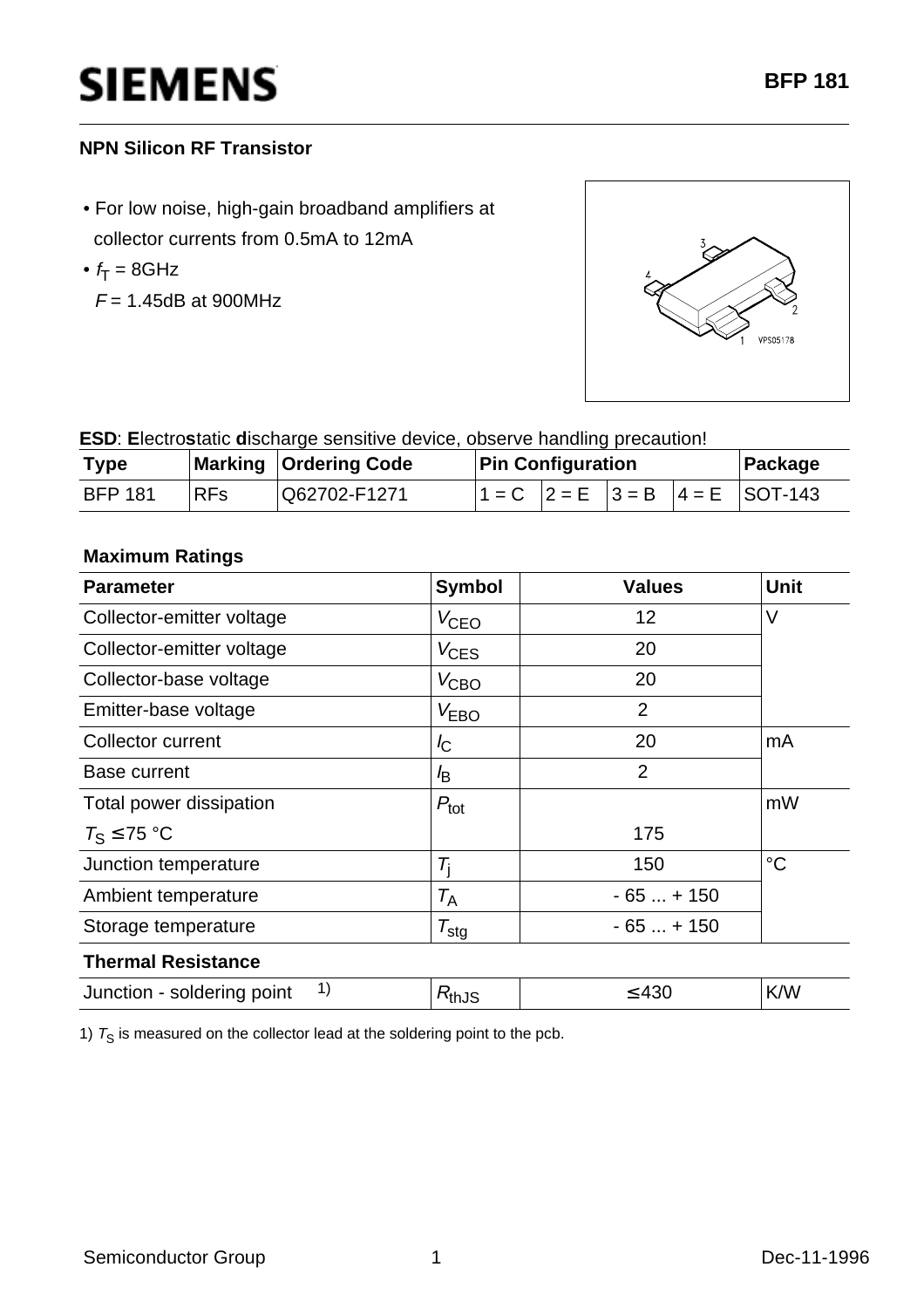| <b>Parameter</b>                                 | <b>Symbol</b>    | <b>Values</b>  |      |                | <b>Unit</b> |
|--------------------------------------------------|------------------|----------------|------|----------------|-------------|
|                                                  |                  | min.           | typ. | max.           |             |
| <b>DC Characteristics</b>                        |                  |                |      |                |             |
| Collector-emitter breakdown voltage              | $V_{(BR)CEO}$    |                |      |                | V           |
| $I_C = 1$ mA, $I_B = 0$                          |                  | 12             |      | $\blacksquare$ |             |
| Collector-emitter cutoff current                 | $I_{\text{CES}}$ |                |      |                | μA          |
| $V_{\text{CE}}$ = 20 V, $V_{\text{BE}}$ = 0      |                  |                |      | 100            |             |
| Collector-base cutoff current                    | $I_{\text{CBO}}$ |                |      |                | nA          |
| $V_{\text{CB}} = 10 \text{ V}, I_{\text{F}} = 0$ |                  |                |      | 100            |             |
| Emitter-base cutoff current                      | $I_{EBO}$        |                |      |                | μA          |
| $V_{EB} = 1$ V, $I_C = 0$                        |                  | $\blacksquare$ |      | 1              |             |
| DC current gain                                  | $h_{FE}$         |                |      |                |             |
| $I_{C} = 5$ mA, $V_{CE} = 8$ V                   |                  | 50             | 100  | 200            |             |

**Electrical Characteristics** at  $T_A = 25^{\circ}$ C, unless otherwise specified.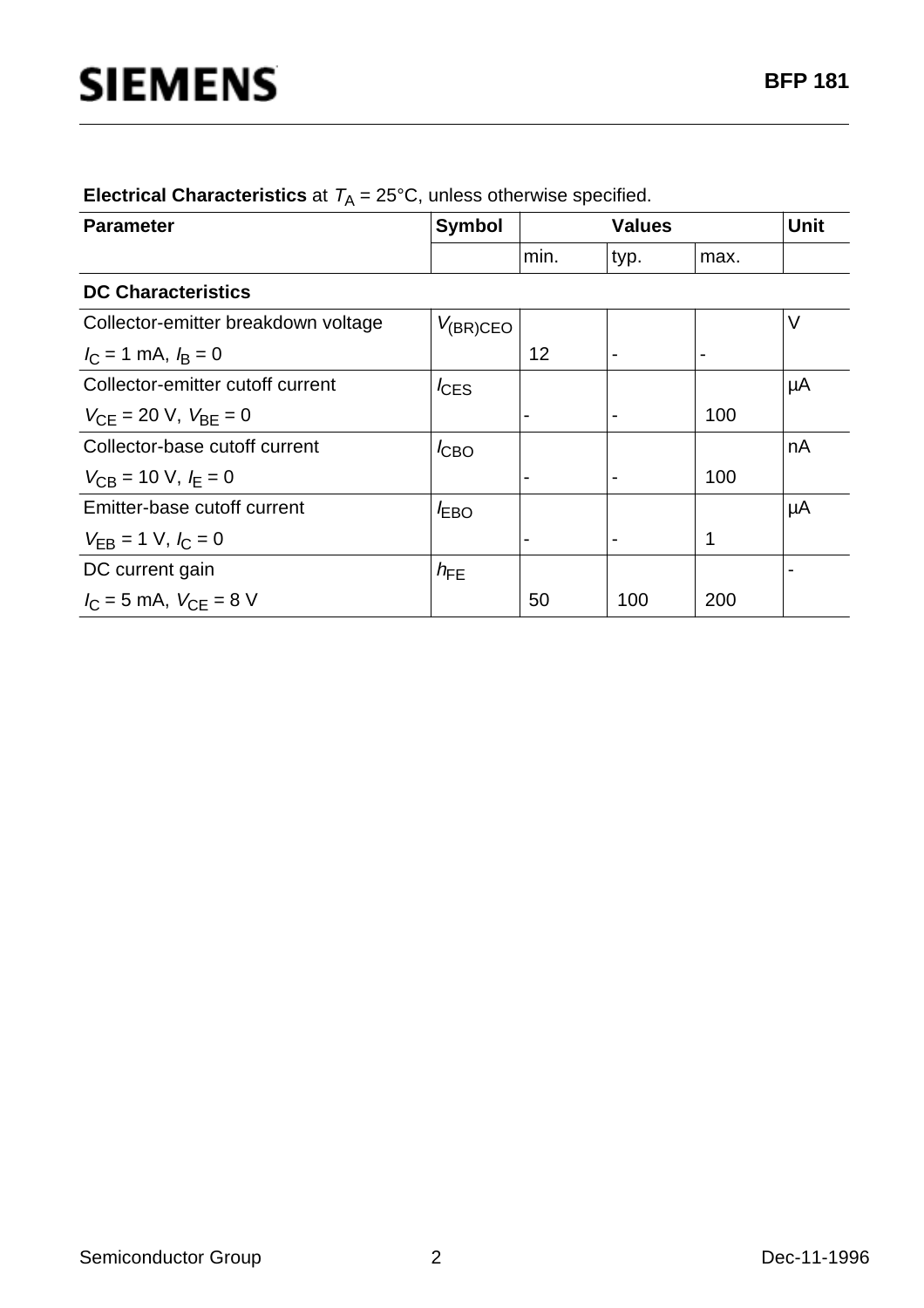| <b>Parameter</b>                                        | <b>Symbol</b>     |      | Unit |                              |     |
|---------------------------------------------------------|-------------------|------|------|------------------------------|-----|
|                                                         |                   | min. | typ. | max.                         |     |
| <b>AC Characteristics</b>                               |                   |      |      |                              |     |
| <b>Transition frequency</b>                             | $f_{\mathcal{T}}$ |      |      |                              | GHz |
| $I_C = 10$ mA, $V_{CE} = 8$ V, $f = 500$ MHz            |                   | 6    | 8    |                              |     |
| Collector-base capacitance                              | $C_{\rm cb}$      |      |      |                              | pF  |
| $V_{CB}$ = 10 V, $f = 1$ MHz                            |                   |      | 0.21 | 0.4                          |     |
| Collector-emitter capacitance                           | $C_{\rm ce}$      |      |      |                              |     |
| $V_{CE}$ = 10 V, $f$ = 1 MHz                            |                   |      | 0.27 | $\overline{\phantom{0}}$     |     |
| Emitter-base capacitance                                | $C_{eb}$          |      |      |                              |     |
| $V_{EB} = 0.5 V, f = 1 MHz$                             |                   |      | 0.32 | $\qquad \qquad \blacksquare$ |     |
| Noise figure                                            | F                 |      |      |                              | dB  |
| $I_C = 2$ mA, $V_{CE} = 8$ V, $Z_S = Z_{Sopt}$          |                   |      |      |                              |     |
| $f = 900$ MHz                                           |                   |      | 1.45 |                              |     |
| $f = 1.8$ GHz                                           |                   |      | 1.8  |                              |     |
| 1)<br>Power gain                                        | $G_{\text{ms}}$   |      |      |                              |     |
| $I_C = 5$ mA, $V_{CE} = 8$ V, $Z_S = Z_{Sopt}$          |                   |      |      |                              |     |
| $Z_L = Z_{Lopt}$                                        |                   |      |      |                              |     |
| $f = 900$ MHz                                           |                   |      | 20   |                              |     |
| $f = 1.8$ GHz                                           |                   |      | 16.5 |                              |     |
| Transducer gain                                         | $ S_{21e} ^2$     |      |      |                              |     |
| $I_C = 5$ mA, $V_{CF} = 8$ V, $Z_S = Z_I = 50$ $\Omega$ |                   |      |      |                              |     |
| $f = 900$ MHz                                           |                   |      | 16.5 |                              |     |
| $f = 1.8$ GHz                                           |                   |      | 11.5 |                              |     |

**Electrical Characteristics** at  $T_A = 25^{\circ}$ C, unless otherwise specified.

1)  $G_{\text{ms}} = |S_{21}/S_{12}|$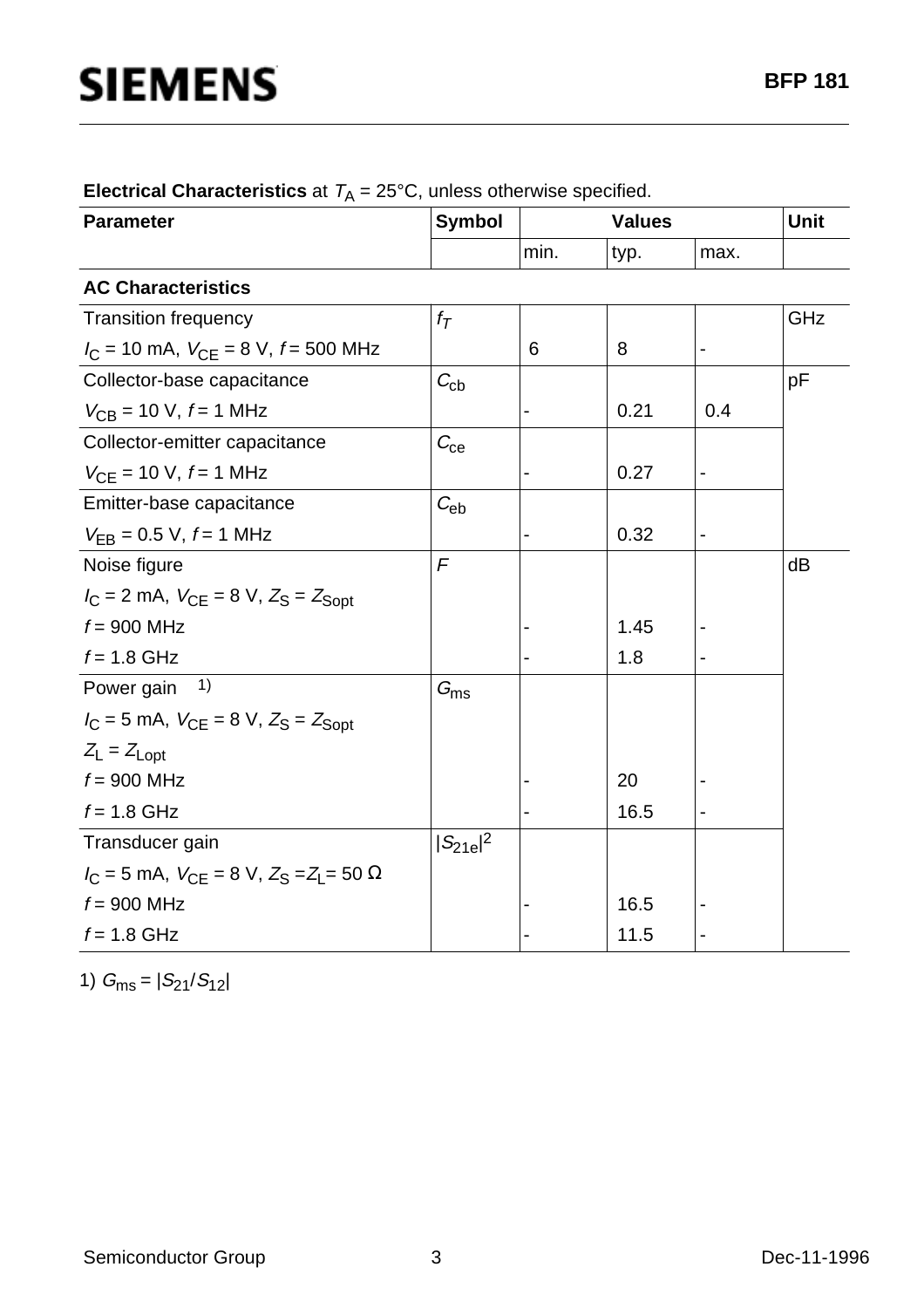#### **SPICE Parameters (Gummel-Poon Model, Berkeley-SPICE 2G.6 Syntax) :**

#### **Transistor Chip Data**

| $IS =$  | 0.0010519 fA   |                              | $BF =$  | 96.461         | $\overline{\phantom{0}}$     | $NF =$      | 0.90617  |                          |
|---------|----------------|------------------------------|---------|----------------|------------------------------|-------------|----------|--------------------------|
| $VAF =$ | 22.403         | V                            | $IKF =$ | 0.12146        | A                            | $ISE =$     | 12.603   | fA                       |
| $NE =$  | 1.7631         | $\blacksquare$               | $BR =$  | 16.504         | $\overline{\phantom{a}}$     | $NR =$      | 0.87757  | $\overline{\phantom{a}}$ |
| $VAR =$ | 5.1127         | $\vee$                       | $IKR =$ | 0.24951        | A                            | $ISC =$     | 0.01195  | fA                       |
| $NC =$  | 1.6528         | $\blacksquare$               | $RB =$  | 9.9037         | $\Omega$                     | $IRB =$     | 0.69278  | mA                       |
| $RBM =$ | 6.6315         | $\Omega$                     | $RE =$  | 2.1372         | $\Omega$                     | $RC =$      | 2.2171   | $\Omega$                 |
| $CJE =$ | 1.8168         | fF                           | $VJE =$ | 0.73155        | V                            | $MJE =$     | 0.43619  |                          |
| $TF =$  | 17.028         | ps                           | $XTF =$ | 0.33814        | $\frac{1}{2}$                | $VTF =$     | 0.12571  | V                        |
| $ITF =$ | 1.0549         | mA                           | $PTF =$ | $\overline{0}$ | deg                          | $CJC =$     | 319.69   | fF                       |
| $VJC =$ | 1.1633         | V                            | $MJC =$ | 0.30013        | $\overline{\phantom{a}}$     | $XCJC =$    | 0.082903 | $\overline{\phantom{a}}$ |
| $TR =$  | 2.7449         | ns                           | $CJS =$ | 0              | fF                           | $VJS =$     | 0.75     | V                        |
| $MJS =$ | $\overline{0}$ |                              | $XTB =$ | $\Omega$       | $\blacksquare$               | $EG =$      | 1.11     | eV                       |
| $XTI =$ | 3              | $\qquad \qquad \blacksquare$ | $FC =$  | 0.99768        | $\qquad \qquad \blacksquare$ | <b>TNOM</b> | 300      | K                        |

All parameters are ready to use, no scalling is necessary. Extracted on behalf of SIEMENS Small Signal Semiconductors by: Institut für Mobil-und Satellitenfunktechnik (IMST) © 1996 SIEMENS AG

#### **Package Equivalent Circuit:**



For examples and ready to use parameters please contact your local Siemens distributor or sales office to obtain a Siemens CD-ROM or see Internet: http://www.siemens.de/Semiconductor/products/35/35.htm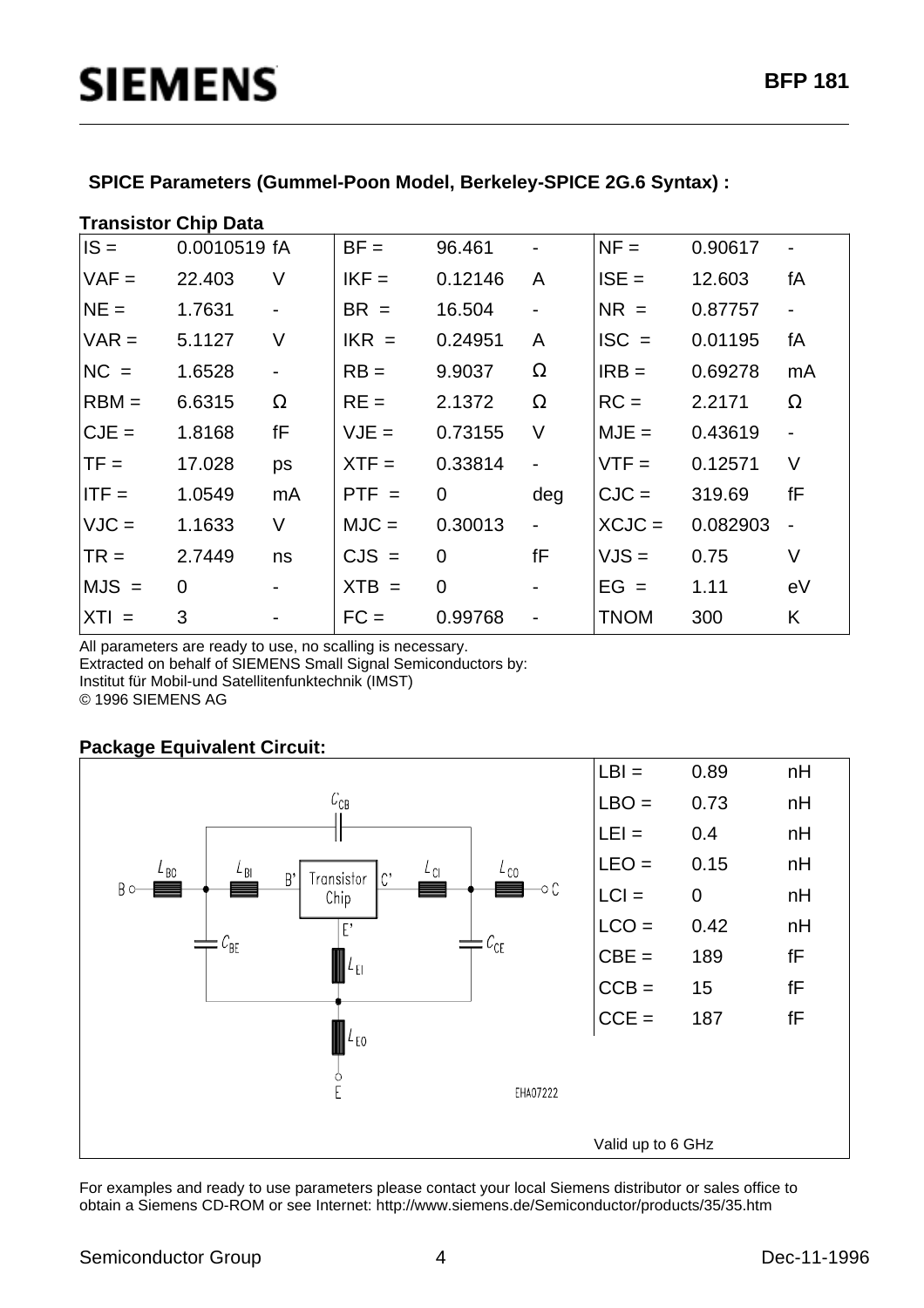# **SIEMENS**

# **Total power dissipation**  $P_{\text{tot}} = f(T_A^*, T_S)$

\* Package mounted on epoxy



**Permissible Pulse Load**  $R_{th,JS} = f(t_p)$ 



**Permissible Pulse Load**  $P_{\text{totmax}}/P_{\text{totDC}} = f(t_p)$ 

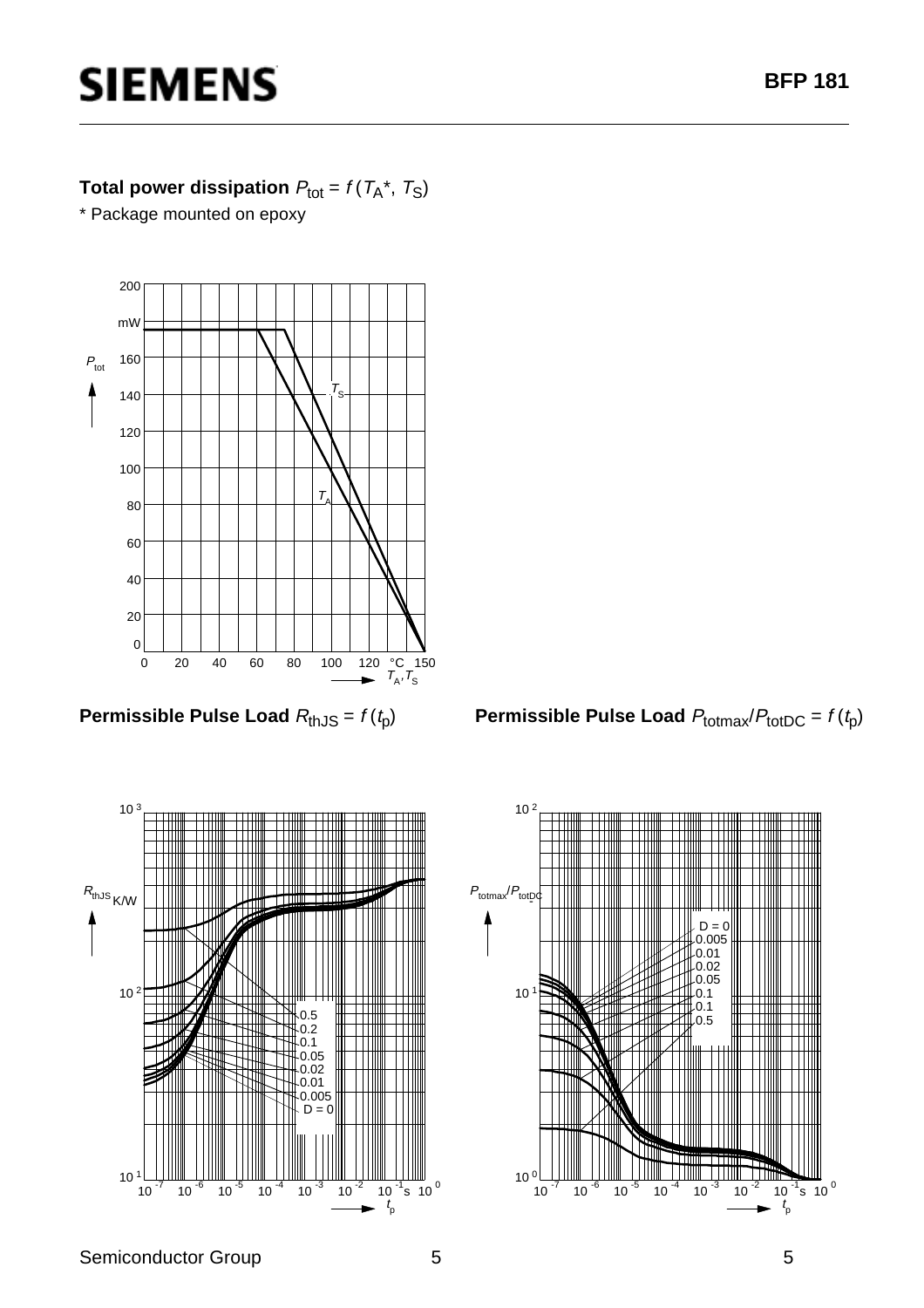# **Collector-base capacitance**  $C_{\text{cb}} = f(V_{\text{CB}})$  $V_{BE} = V_{be} = 0, f = 1MHz$



Power Gain 
$$
G_{\text{ma}}
$$
,  $G_{\text{ms}} = f(l_C)$ 

 $f = 0.9$ GHz  $V_{CE}$  = Parameter



## **Transition frequency**  $f_T = f(l_C)$

### $V_{CE}$  = Parameter



# **Power Gain**  $G_{\text{ma}}$ ,  $G_{\text{ms}} = f(I_C)$

 $f = 1.8$ GHz

 $V_{CF}$  = Parameter